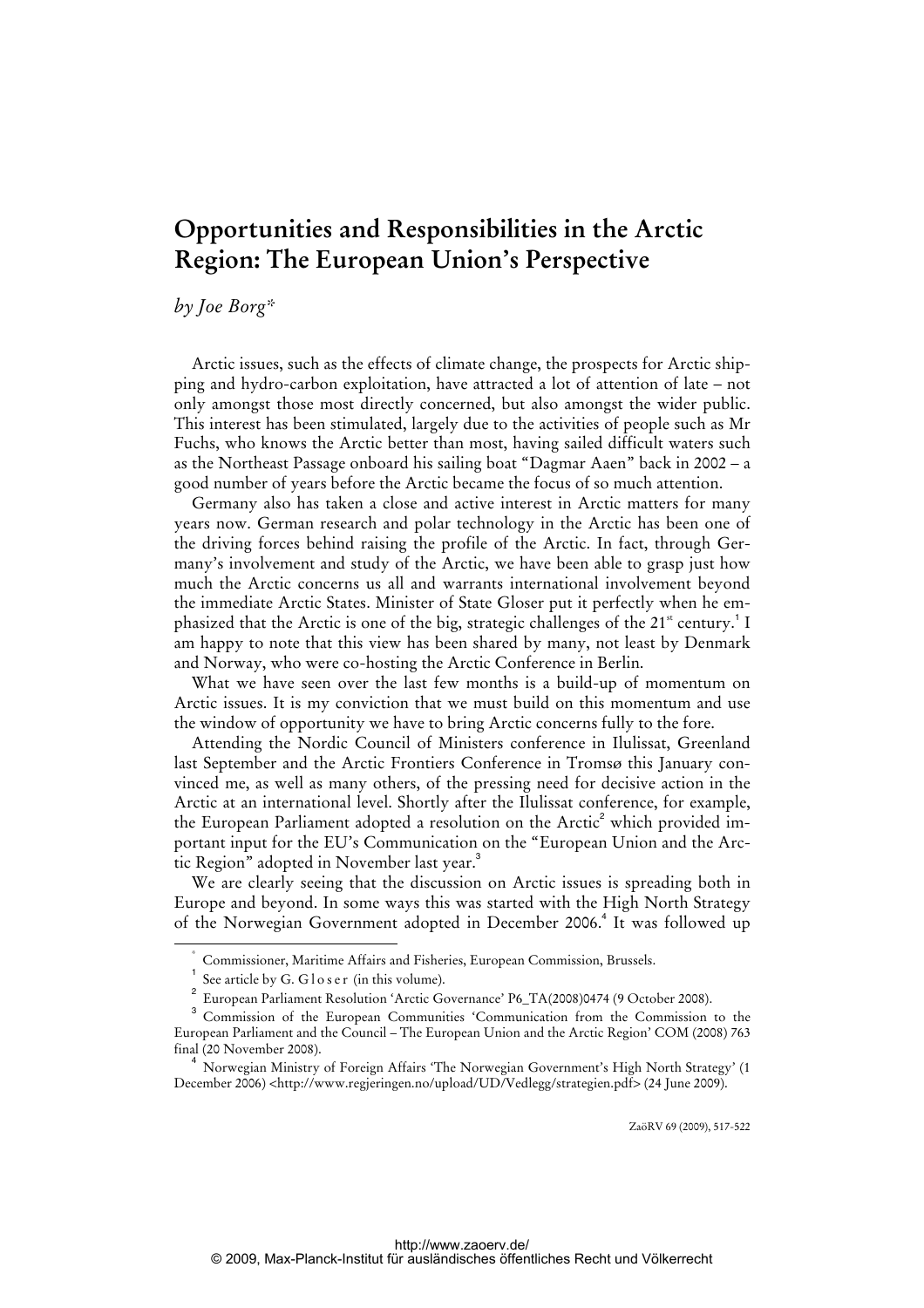with our November Communication<sup>5</sup> and with the publication of the US Government's Presidential Directive on Arctic Region Policy in January;<sup>6</sup> there is now another key document on the Arctic on the table. It is encouraging to see the degree of overlap between these three documents in identifying the most pressing issues. This is notably the case for the key priorities, namely protection of the Arctic environment, conservation of biological resources, the environmentally sustainable management of natural resources and the involvement of indigenous communities. Of course, there is another important contribution to the debate expected shortly which is a strategy paper addressing the Arctic from the Russian Federation.<sup>7</sup>

These examples, together with strategies that have been drawn up by the Arctic States themselves, underline the growing interest in the Arctic and the "new chances and new responsibilities" that exist. I am convinced that the opportunities being presented by the opening up of the Arctic also entail new and shared responsibilities. They also pose new challenges – challenges that require international cooperation if they are to be addressed effectively.

We all know that the future of the Arctic and that of our planet as a whole are inextricably linked. This can be seen most visibly in the area of climate change. As the earth's temperature rises, for example, average temperatures in the Arctic have been seen to rise almost twice as fast. This increase in temperature has led to the melting of glaciers, sea ice and permafrost<sup>8</sup> which in turn have caused sea levels to rise. Over a period of 30 years, the area covered by sea ice has decreased by about 8%, an area larger than Norway, Sweden and Denmark combined.

The story does not stop here, though, as the reduction of sea ice causes changes in water temperatures, ocean currents and ocean evaporation rates. These changes cause increased global warming and rising sea levels the world over. These in turn, affect the wider ecosystem. Wildlife, vegetation, insects and the oil, gas and other mineral reserves we use in our daily life are suffering from changes in their habitats, food sources and natural processes that had been relatively unchanged for centuries. The melting of the ice in the Arctic combined with the ever increasing demand for resources and the recent advances in technological innovation are three of the main driving forces behind the growing realization that the Arctic is an area that affects all nations and, as such, is an area of common interest to us all.

This is a message that was brought out in the Commission of the European Union's Arctic Communication endorsed by the Council of the European Union in

 $\overline{\phantom{0}}$ Commission of the European Communities (note 3).

<sup>6</sup> United States National Security Presidential Directive and Homeland Security Presidential Directive NSPD 66/HSPD 25 'Arctic Region Policy' (9 January 2009) <<http://www.fas.org/irp/offdocs/> nspd/nspd-66.htm> (17 June 2009).

<sup>7</sup> See also Russian Government, Arctic Strategy 'The fundamentals of state policy of the Russian Federation in the Arctic in the period up to 2020 and beyond' (18 September 2008) <[http://www.](http://www) scrf.gov.ru/documents/98.html> (24 June 2008).

<sup>8</sup> A layer of soil or bedrock at a variable depth beneath the surface of the earth in which the temperature has been below freezing continuously from a few to several thousands of years.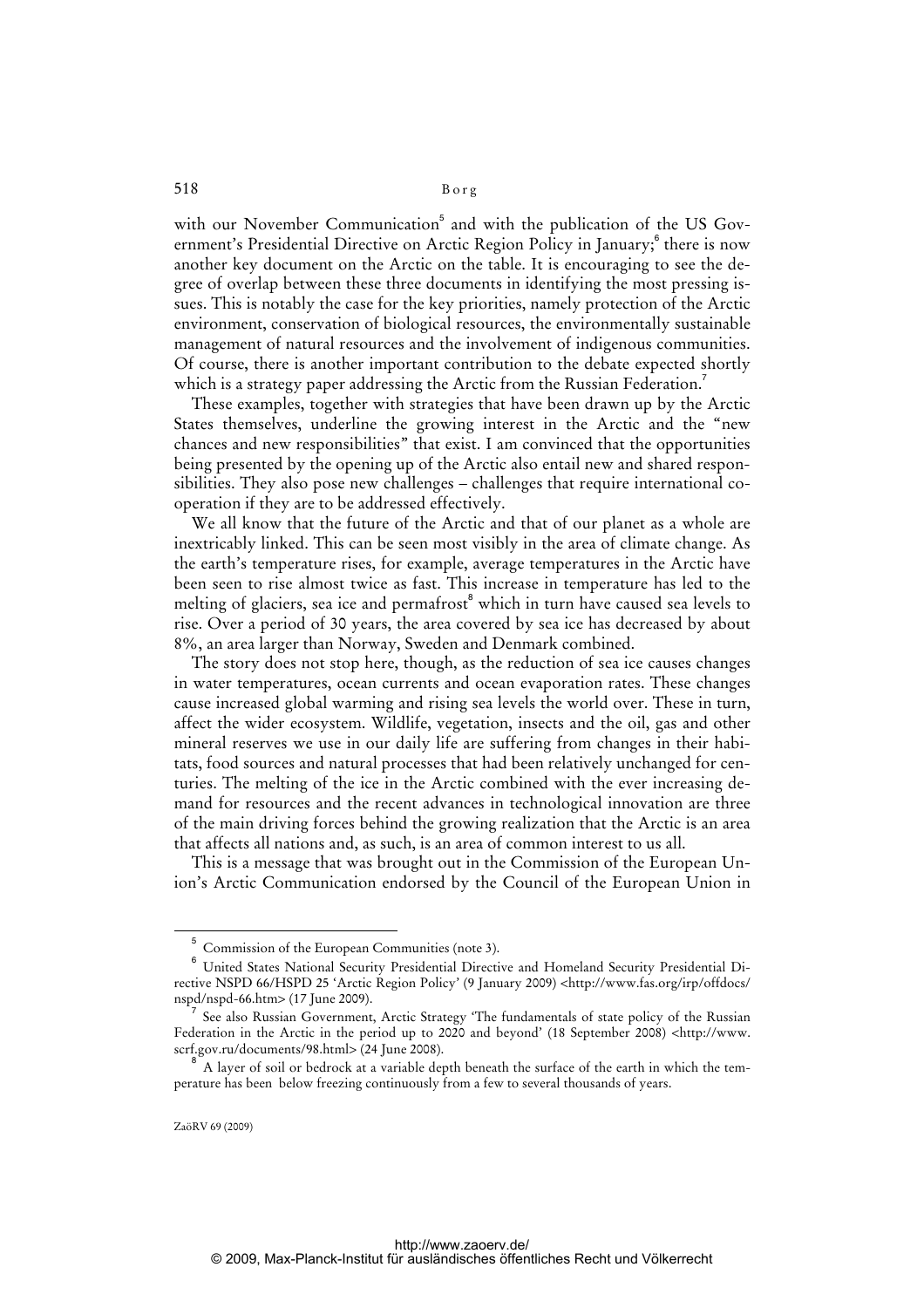December 2008.<sup>9</sup> This document serves both as a contribution to the ongoing debate on the Arctic and a possible precursor to a future EU Arctic policy.

The European Union has close, historical and geographical links to the Arctic. With new shipping routes, fish stocks moving north and the environmental implications of climate change, the Arctic has become a matter of concern far beyond the States bordering the Arctic Ocean. The EU is firmly committed to the welfare of the Arctic and intends to be an active contributor towards its sustainable management and the preservation of its common heritage in close partnership with the Arctic States and peoples. Therefore the EU's concrete goals and key policy messages as articulated in its Arctic Communication and what it foresees as the next steps to be should be addressed.

The Arctic strategy focuses on three main policy objectives: protecting and preserving the Arctic together with its population; promoting the sustainable use of resources; and enhancing multilateral governance in the region.

ith respect to the first objective, – to protect and preserve the Arctic – the European Union will remain a frontrunner in the fight against climate change, now more than ever, as the preparation for the Conference of the Parties, the COP 15 to the United Nations Framework Convention on Climate Change<sup>10</sup> at the end of the year, is taking place. This, as you know, prepares the follow up to the Kyoto Protocol on Climate Change.

To fight climate change we will need to grapple effectively with the dramatic changes already underway and prevent any further environmental degradation. We must redouble our efforts to combat global warming if we want to reverse this phenomenon. And until then, we need to make sure that activities such as shipping, fishing and extracting minerals in the Arctic are done in a way that preserves the environment and protects the people living in the region.

To this end the European Union is ready to intensify work with Arctic States, territories, NGOs and other stakeholders to promote high environmental standards and develop an ecosystem-based approach to managing human activity in the Arctic. But making the right choices for sustainable management is not just about environmental action. Two other key elements are needed to find the right answers.

The first involves understanding the specific concerns and needs of indigenous communities and the local population by drawing on their specific knowledge of the region. Let us not forget that there are more than four million people living north of the Polar Circle. It is they who are most concerned and who have a direct stake in the outcomes of our action. Broad consultation of which they form an integral part must be a guiding principle for any action taken. Involving the indige-

 $\overline{\phantom{0}}$ Commission of the European Communities (note 3).

<sup>&</sup>lt;sup>10</sup> United Nations Framework Convention on Climate Change (adopted 9 May 1992, entered into force 21 March 1994) 1771 UNTS 165.

<sup>&</sup>lt;sup>1</sup> Kyoto Protocol to the United Nations Framework Convention on Climate Change (adopted 10 December 1997, entered into force 16 February 2005) (1998) 37 ILM 32.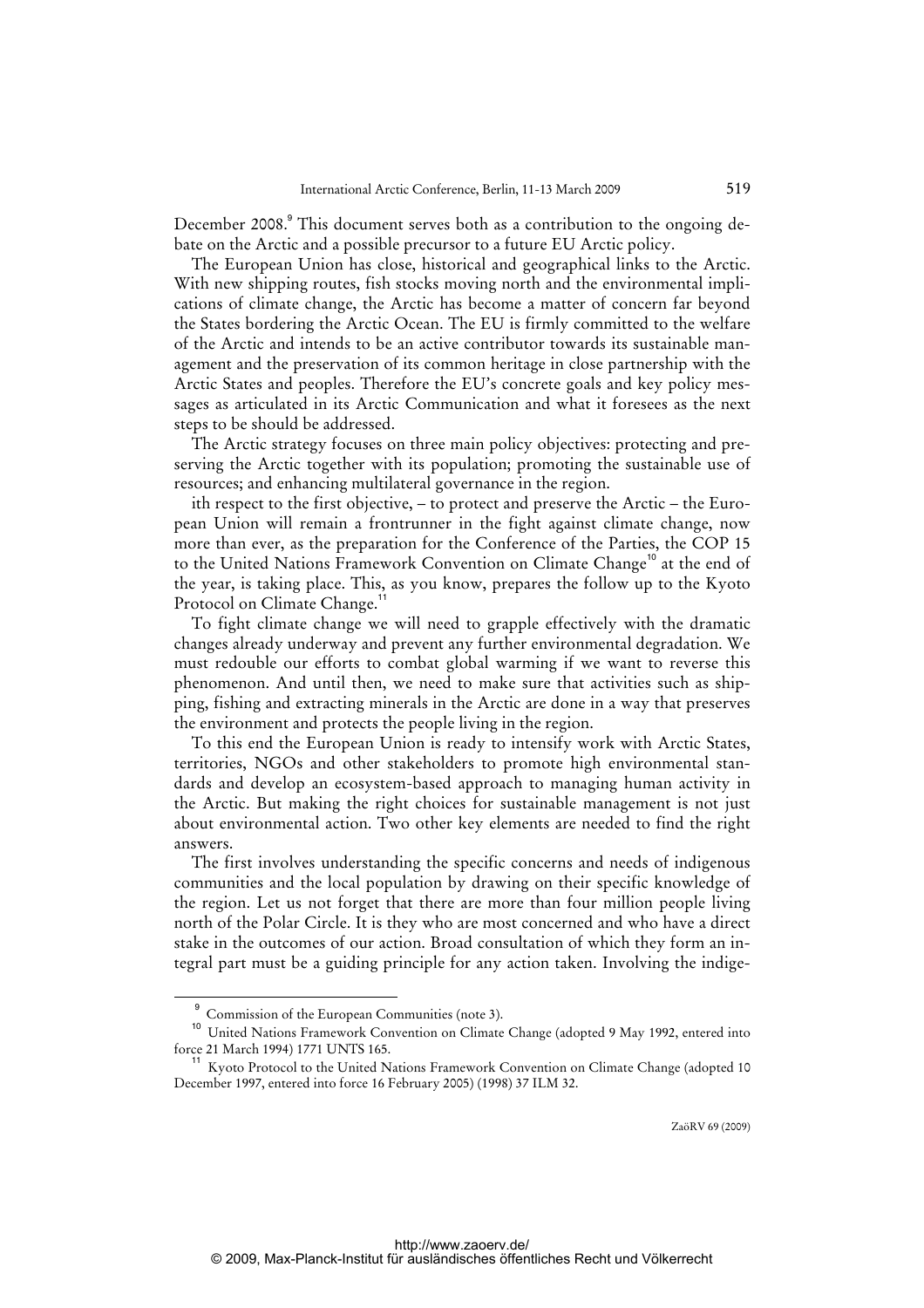520 Borg

nous peoples living in the Arctic and other local communities in any debate on the Arctic is of paramount importance. The Commission has stepped up its dialogue with representatives of the Arctic indigenous communities in recent months and we intend to strengthen these efforts.

The second aspect involves basing sound policy responses on sound scientific data. The European Union is a major contributor to research activities of direct relevance to the Arctic. With the  $\epsilon$  86 million spent under the 6<sup>th</sup> Framework Programme for Research, Technological Development and Demonstration<sup>12</sup> and with even more research funding from individual Member States, the European Union is already at the forefront of research in the area. The EU is thus the biggest single contributor to Arctic-related research, in areas such as climate change, rising sea levels and Arctic and boreal ecosystems. It contributes to the International Polar Year 2007-2009 with the Programme entitled "Developing Arctic Modelling and Observing Capacities for Long-term Environmental Studies" (the so called DA-MOCLES Programme),<sup>13</sup> allocating  $\epsilon$  32 million, half of which comes from the EC budget. In addition, individual Member States also fund information sharing in research and cooperation in areas such as long-term monitoring and surveillance. This type of funding would greatly benefit from partnerships between EU and non-EU countries. An initiative such as the proposed "Observing Network" could have a key role to play here.

As regards the strategy's second objective – that of promoting the sustainable use of Arctic resources – it is important to note that the prospects in the areas of hydrocarbons, fisheries, transport and tourism are there. For example, some forms of Arctic tourism are already underway, while the future for maritime transport in the region and for fisheries may present unprecedented opportunities. But feelings about them vary and are often somewhat mixed. It is therefore critical that they must be properly managed. The question that comes to mind therefore is: what would the European Community like to achieve together with its Arctic partners in this respect?

Let me start with the issue of fisheries in Arctic waters. Little detailed knowledge exists about the scope and effect of fish stocks moving north into Arctic waters. But we do know that stock distributions are changing rapidly and that we need to have an effective management regime in place before any exploitation, particularly on any large scale, begins.

The introduction of Arctic commercial navigation will mean that we need much stricter safety and environmental standards on the one hand and adequate emergency response facilities on the other. I believe that the International Maritime Organization can assume a significant role in the Arctic Ocean. It is of key importance that binding standards are established for shipping activities, for example.

 $12$  The 6<sup>th</sup> Framework Programme covers Community activities in the field of research, technological development and demonstration for the period 2002–2006; see <<http://ec.europa.eu/research/fp6/> index\_en.cfm> (24 June 2009).

 $13$  See <[http://www.damocles-eu.org/>](http://www.damocles-eu.org/) (24 June 2009).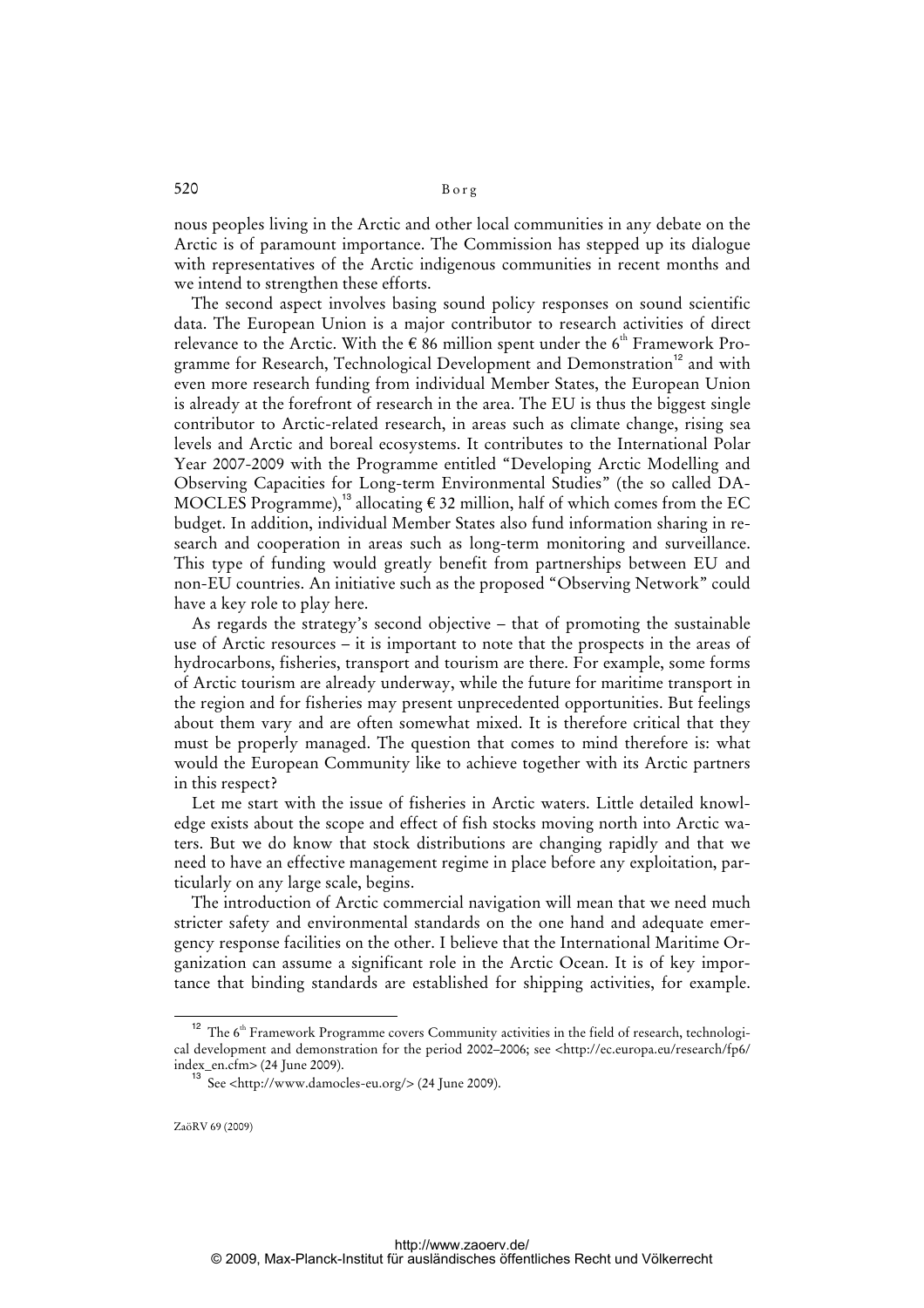The current non-binding IMO Guidelines for Ships Operating in Arctic Icecovered Areas, better known as the IMO Polar Code,<sup>14</sup> have to be significantly changed and must become binding. Beyond the important question of shipping standards, IMO Member States should assess the possibility of designating part of the Arctic Ocean as a "Particularly Sensitive Sea Areas (PSSA)" under the PSSA regime of the IMO.<sup>15</sup> These steps need to be taken before any maritime incidents occur.

That leads me to another important issue: the question of search and rescue capacities in the High North. Together with Norway and the United States, a rapid development of these capacities as an imminent priority can be seen. The EU welcomes the actions the Arctic Council is taking to establish a task force to develop an international instrument on search and rescue in the Arctic.

These two issues, of fisheries and Arctic shipping alone, demonstrate the pressing need for strong international cooperation.

This brings me to the third objective of the Arctic strategy: that of enhanced governance. Many of the challenges and opportunities facing the Arctic are truly global in nature. This means that they can only be tackled through concerted international action. So the keywords for the  $21<sup>st</sup>$  century international policy for the Arctic must be unity and cooperation.

The legal framework and basic tool for managing the Arctic Ocean and its resources is the United Nations Convention on the Law of the Sea (UNCLOS).<sup>16</sup> It calls for sound management and for the protection and preservation of the marine environment. To this end, the international community has to cooperate on a global – and, where appropriate, regional – basis.

I believe that an UNCLOS-based governance system can deliver security and stability, strict environmental management and the sustainable use of resources. The European Commission is willing to take on its responsibility for Arctic issues and to contribute to an enhanced system of governance in the Arctic in cooperation with all Arctic States, territories and stakeholders. It is in this context that the European Union has made a request to become a permanent observer at the Arctic Council.

As has already been seen in the context of the Northern Dimension Policy<sup>17</sup> and in the Barents Euro-Arctic Council the European Union can add value to this process. Its contribution in Arctic research has been valuable, and its participation

ZaöRV 69 (2009)

<sup>14</sup> International Maritime Organization 'Guidelines for Ships Operating in Arctic Ice-covered Areas' IMO doc. MSC/Circ.1056 and MEPC/Circ.399 (23 December 2002).

<sup>15</sup> See International Maritime Organization (ed.) *PSSA: Particulary Sensitive Sea Areas; Compilation of Official Guidance Documents and PSSAs Adopted Since 1990* (IMO London 2007).

<sup>&</sup>lt;sup>16</sup> United Nations Convention on the Law of the Sea (concluded 10 December 1982, entered into force 16 November 1994) 1833 UNTS 396.

<sup>&</sup>lt;sup>17</sup> Cf. Commission of the European Communities 'Communication from the Commission - A Northern Dimension for the Policies of the Union' COM (1998) 589 final (25 November 1998); see also European Commission 'The Northern Dimension Policy' <[http://ec.europa.eu/external\\_relations](http://ec.europa.eu/external_relations) /north\_dim/index\_en.htm> (24 June 2009).